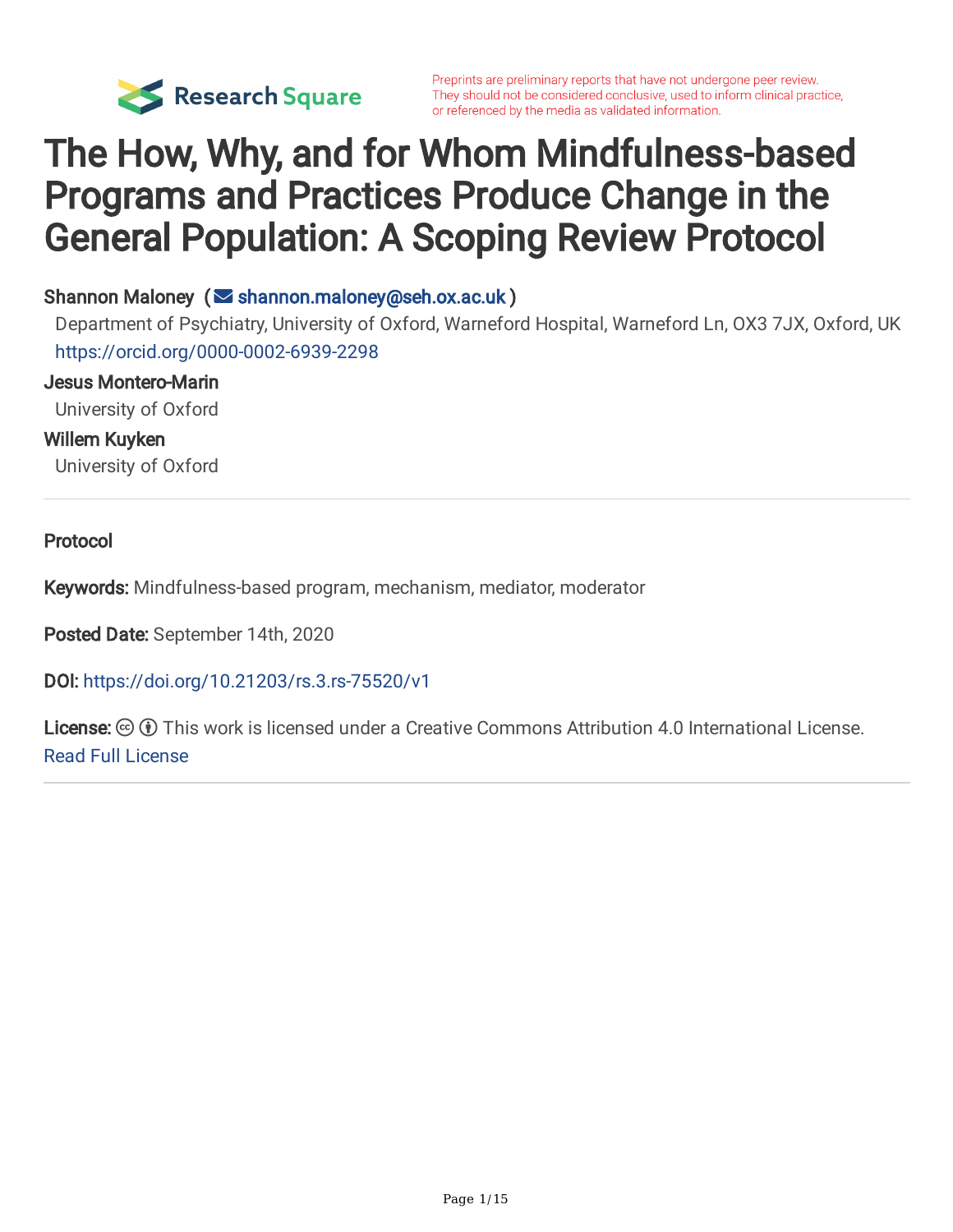# Abstract

Background: Despite growing evidence for the salutary effects of mindfulness-based programs (MBPs), there is limited understanding of the how, why, and for whom these programs work in the general population. To better understand these questions, one must implement design and data-analytic approaches that can elucidate potential mediators, mechanisms, and moderators. These variables explain the processes through which treatments, such as MBPs, produce change (mediators/mechanisms) and illuminate in which contexts these programs work best (moderators). The extant literature has investigated these variables predominately in pre-post analyses of MBPs. However, there are other ways to explore these processes or 'pathways of change.' One option is to implement dismantling trials and investigate the effects of core components of MBPs (e.g. mindfulness practice). Understanding how key elements operate in isolation will help specify 'active ingredients' and how the MBP framework works on the whole. The primary objective of the current scoping review will be to comprehensively evaluate studies that have explored pathways of change in MBPs and individual mindfulness practices to further our understanding of how to best adapt these programs and maximise benefits across the general population.

Methods: Five electronic databases (PubMed, PsycINFO, Embase, Scopus, and the Cochrane Central) will be systematically searched for eligible studies. Studies will be included if they investigate a MBP or practice in the general population (adults aged 18 and over). Eligible studies must evaluate a proposed mediator, mechanism, or moderator of a MBP or practice. The following information will be extracted for charting: (a) Name of author(s), (b) year of publication (c) sample characteristics (d) sampling method (e) reported mediators, mechanisms, and moderators, (f) design approach, (g) data-analytic approach, (h) adherence to methodological requirements, (i) description of MBP or practice, (j) treatment dosage, (k) delivery mode, (l) effect sizes and outcomes. A qualitative narrative summary of the results will be described in accordance with the information extracted for charting.

Discussion: The results from this review will help inform mindfulness teachers, researchers, and healthcare professionals who intend to adapt MBPs or practices.

Systematic review registration: Open Science Framework, DOI: [10.17605/OSF.IO/XJDSU](https://doi.org/10.17605/OSF.IO/XJDSU)

## **Background**

Mindfulness, defined as bringing moment-to-moment awareness of one's thoughts, emotions, and bodily sensations in a non-evaluative and accepting way, was introduced as a secular practice in mainstream settings in the late 1970's when Jon Kabat-Zinn developed the mindfulness-based stress reduction (MBSR) program to help relieve chronic pain symptoms (1, 2). Mindfulness-based cognitive therapy (MBCT), an adaptation which includes elements of cognitive therapy, was created in the early 2000's as a treatment for depression (3). MBSR/MBCT are mindfulness programs traditionally formatted as eightweek courses with weekly group sessions guided by a trained mindfulness instructor (1, 3). Some of the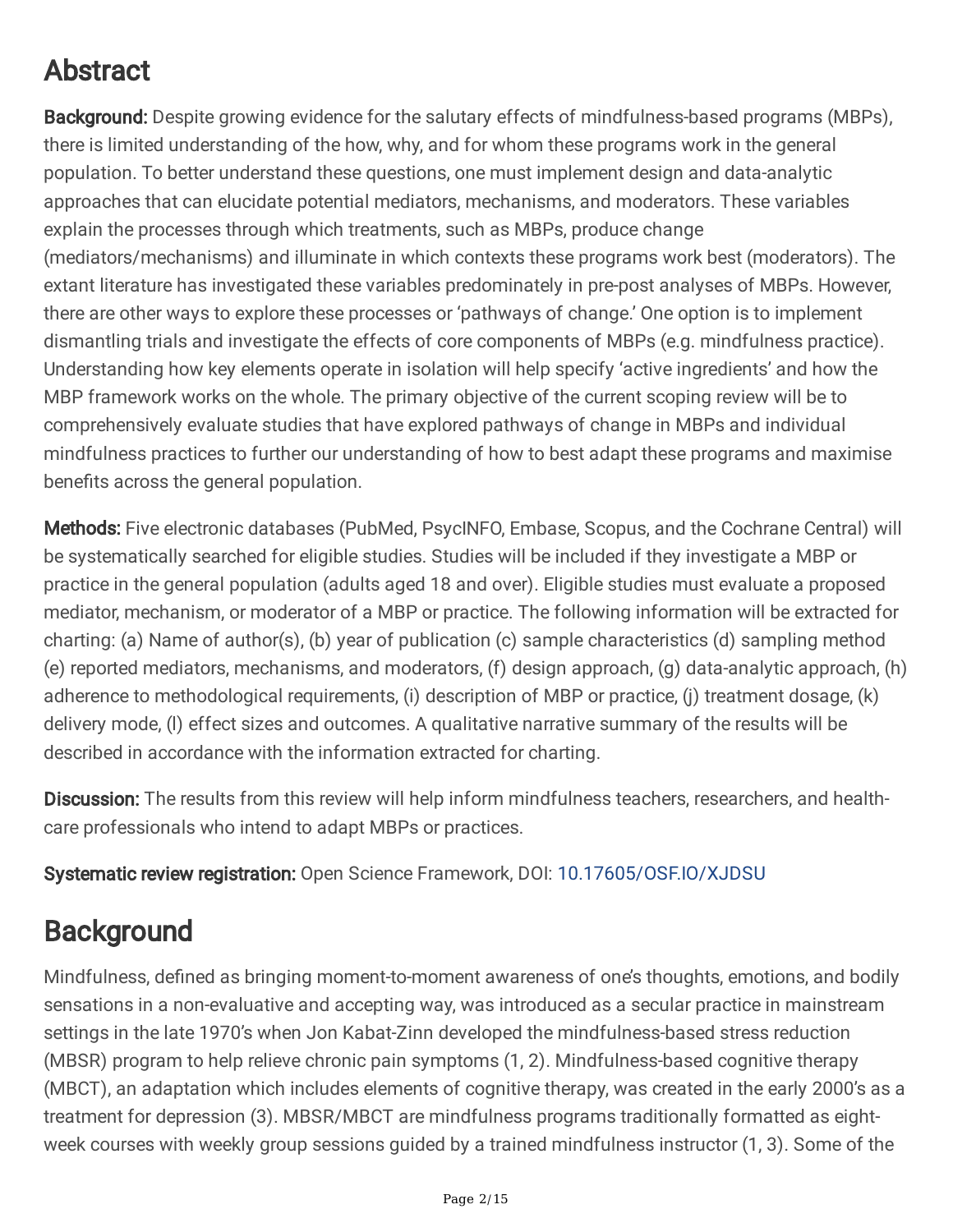strongest evidence for these mindfulness-based programs (MBPs) is in the context of recurrent depression (4, 5) and chronic pain (6), but there is also scope for investigating several adaptations of these programs in wider populations.

A population-based strategy can be adopted to investigate the effects of MBPs in the general population. According to this approach, most conditions fall on a continuum in that there are few 'highs' and 'lows' and many values that fall somewhere in between (7). In the context of mental well-being, you may find that a smaller proportion of the population experiences a 'high' well-being state and a 'low' well-being state and that a larger proportion experiences a range of different states between the two ends of this distribution (see Figure 1). Melzer et al. (2002) (8) examined this approach in the context of common mental health conditions and found that symptoms were widely distributed and followed a continuous model. To date, the majority of mindfulness research seems to pertain to the effects of MBPs on these 'lows' or 'highs' which dismisses the proportion of the population that may be at a moderately elevated risk. It is important that future research examines the effects of MBPs across the entire population distribution of mental well-being to understand the extent to which these programs can produce entire population shifts in therapeutic outcomes. This work will also pave the way to better understand how community wide factors (e.g. mindfulness experience, history of anxiety or depression) within the general population may impact the direction and magnitude of these potential population shifts.

Research that has investigated the effects of MBPs across the entire general population is currently underexplored. In a previous meta-analysis conducted by Khoury and colleagues (2015) (9), the overall effects of included studies (n = 29) demonstrated large improvements on stress and moderate improvements on anxiety, depression, and quality of life in pre-post analyses of MBSR in the context of 'healthy individuals,' yet only four studies specifically indicated general population samples. Other reviews (10-12) have included non-clinical samples but it is unclear how they operationalize this definition in regards to symptom count within the general population. Without clear definitions of participant samples, it is difficult to know where on the population distribution curve of specific outcomes (e.g. well-being, stress, anxiety, depression, etc.) MBPs demonstrate effects. Moreover, without this information, we cannot fully understand the how, why, and for whom these programs work best. The authors of this review have defined the "why" as the mediators and mechanisms through which change is produced and the "how" (e.g. sustained mindfulness practice) as the explanatory medium through which these mechanisms are targeted. The "*for whom*" is understood as the moderators (e.g. individual characteristics) that impact both how and why the treatment works.

Figure 1 illustrates a conceptual example of a population distribution of mental well-being pre-post a MBP in the general population. This figure is inspired by Geoffrey Rose's population-based strategy (7) and the findings of Melzer et al. (2002) (8). The authors of this review define the general population as the full distribution curve rather than the largest proportion of the population (e.g. the blue shaded region). The general population may include a smaller proportion of 'lows' and 'highs' in terms of individuals that have a low mental well-being and high mental well-being. The largest proportion of the general population may include individuals with state values that range between these highs and lows. It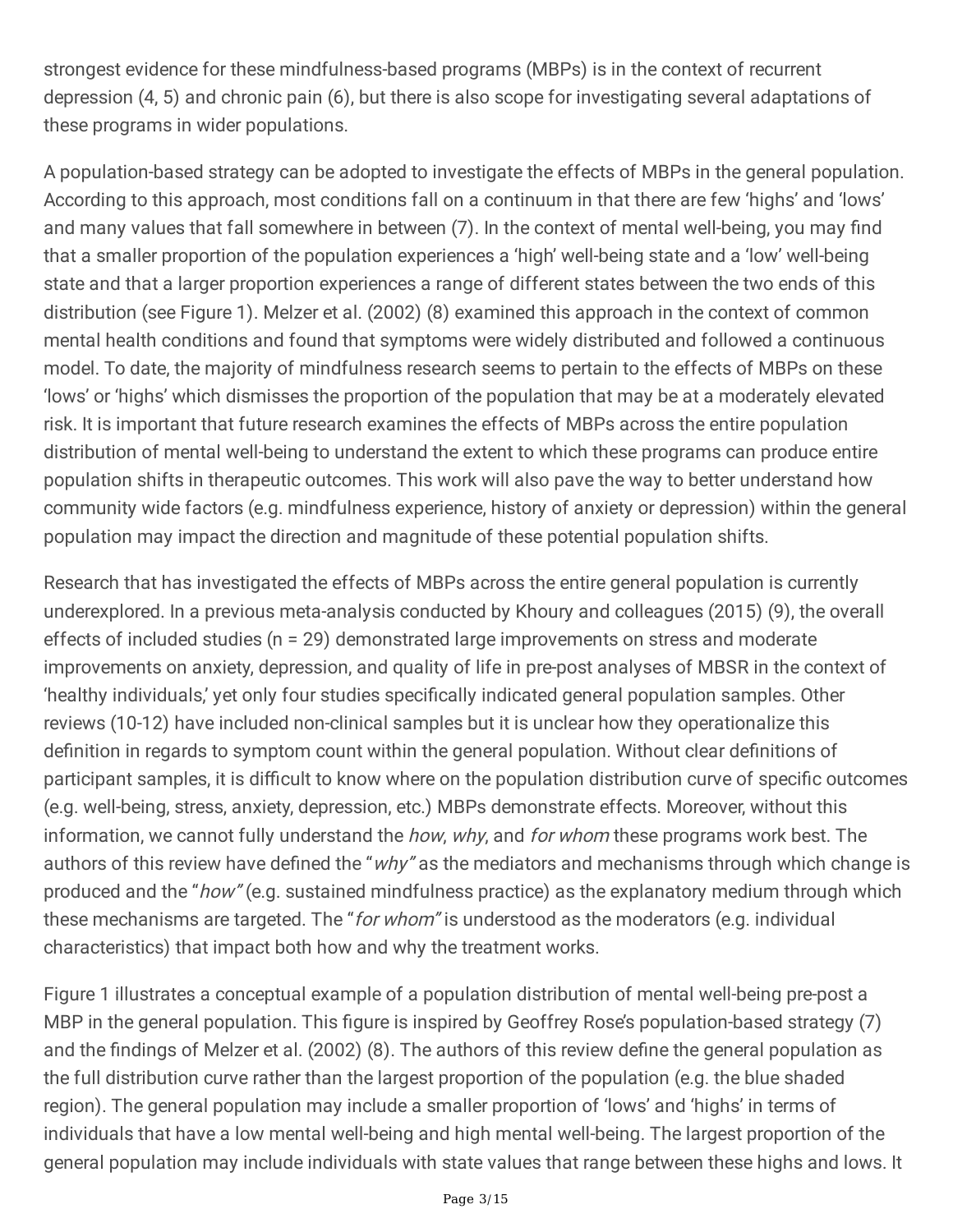should be noted that this figure is not based on actual data and is only used to help describe a more nuanced framework of this approach, which recognises that mental well-being may fall on a continuum and that, through increased mindfulness training, individuals may experience increased well-being.

To uncover how and why specific treatments such as MBPs have an effect on a particular outcome, Kazdin (13) argues that one must elucidate the mechanisms of change. These variables explain how a treatment (T) impacts change in a specific outcome (O) by illuminating the 'interim processes' between the treatment and the outcome (TàO). The ultimate goal with uncovering a mechanism of change is therefore to understand this relationship (TàMechanismsàO) from 'beginning to end' (13). There are methodological requirements put forth that help elaborate a mechanism of change. These requirements involve establishing the mediator (M), which demonstrates the relationship (TàO) statistically and is therefore an intermediate step in establishing a causal relation and mechanism of change [see Figure 2a for simple mediation]. Once all or most of the requirements are met and the relationship has been demonstrated by a series of studies, then one can argue for a mechanism of change (13) [see Kazdin (2007) for full criteria]. It is important to note that the distinguishing factors between a mediator and mechanism are discrete in that both attempt to uncover the same processes yet a mediator is established at an earlier stage of research whereas a mechanism is uncovered after extensive replication studies. Mediators can be understood as unrefined mechanisms that require further investigation to determine whether the methodological requirements are met and the finding has been supported in numerous studies.

In addition to understanding how MBPs effect change, it is also important to ask for whom they are more and less effective. Moderators are variables that effect the presence or absence, as well as the 'direction or strength,' of the relationship between the treatment (T) and outcome (O) [TàO] (13) [See Figure 2b for simple moderation]. In the context of mindfulness research, these variables are of interest to not only help refine the mediators and mechanisms that explain *how* and why MBPs work but also to help uncover for whom these programs work best. By elucidating these characteristics along with mediators and mechanisms, MBPs can be thoughtfully adapted and applied to specific populations and contexts (14, 15). It is important to note that there are different methods that can be used to evaluate these mentioned pathways of change and each method has their own strengths and limitations.

The existing literature on the *how* and why MBPs work in the general population is sparse and typically does not meet all the methodological requisites set out above by Kazdin (2007) (13). Gu et al. (2015) (16) identified twenty papers, in a systematic review and meta-analysis, that examined mediators of MBCT and MBSR on mental health and wellbeing outcomes in clinical samples (e.g. adults with symptoms of depression) and non-clinical samples (e.g. students and individuals with limited or no previous mindfulness training). The main results indicated strong evidence for cognitive and emotional reactivity, moderate evidence for mindfulness and repetitive negative thinking, and weak evidence for selfcompassion and psychological flexibility as potential mechanisms through which MBPs produce change (16). However, it is unclear how representative these clinical and non-clinical samples are of the general population and most of the included studies have methodological shortcomings when it comes to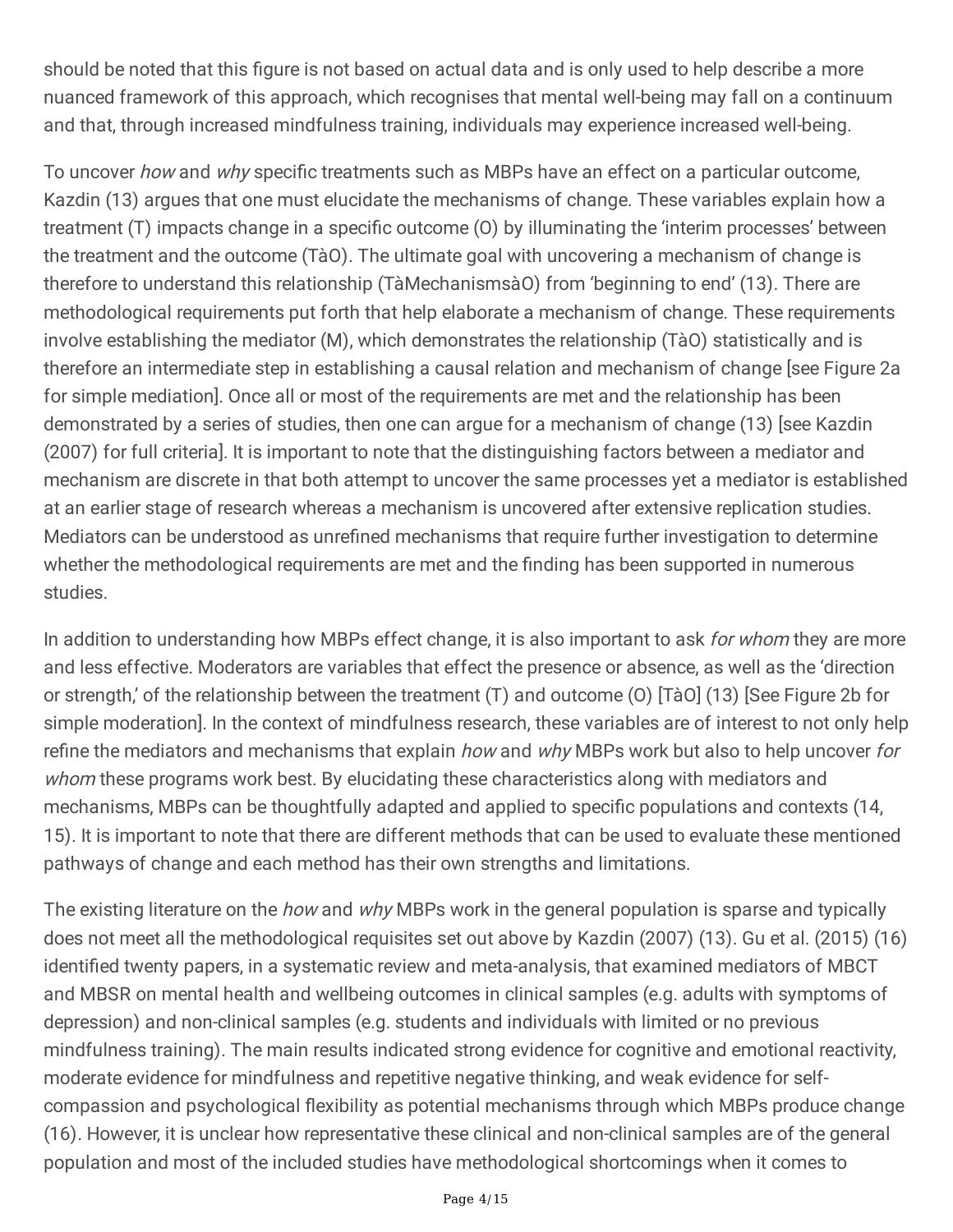establishing a mechanism of change according to Kazdin's requirements (13, 16). For example, most studies did not report on temporal ordering to establish that change in the proposed mediator occurred before change in the outcome variable of interest (16). Research on the for whom MBPs work best in the general population is also limited. A comprehensive meta-analysis found that therapist training in mindfulness, rather than clinical training, moderated clinical outcomes (10). However, there were few studies that reported on this variable and it is still unclear how each sample (clinical versus non-clinical) is defined in the context of the general population.

This lack of evidence on the *how, why,* and *for whom* MBPs work in the general population seems to be attributed to a failed agreement on how to best define and operationalize population samples. One aim of this review is to help reach some consensus on these definitions and operationalizations and to further explore the extent to which relevant studies have met the requirements put forth by Kazdin (2007) (13) in establishing moderators, mediators and mechanisms of change.

In addition to exploring these variables in MBPs, there is also an opportunity to explore the how, why, and for whom in mindfulness-based practices. Kazdin (2007) (13) arques that one way to identify possible mediators and mechanisms of change is by conducting dismantling trials that isolate individual components of a treatment to explore how they bring about change in isolation rather than in combination of each other. Applying this idea to secularized mindfulness programs, one way to dismantle a MBP (e.g. MBCT) is to isolate individual meditation practices (e.g. body scan, mindful movement, etc.) within the program and to explore pathways of change (mediators, mechanisms, and moderators). Mindfulness practices are regarded as a core component of MBPs (3, 15) and conceptual frameworks (17) along with early research (18-20) suggests that these individual meditation practices can effect change on outcomes without being nested within a formal MBP. However, future research needs to address the change processes to better understand the particular aims and skills of individual mindfulness meditation practices.

Past research (18, 19) seems to highlight practices that are derived from the general framework of mindfulness-based programs, but the Crane et al. (2017) (15) definition is not implemented which makes it difficult to pin-point whether or not these practices originate from MBSR/MBCT and their adaptations. Sauer-Zavala et al. (2012) (20) compared three different meditation practices (sitting meditation, mindful yoga, and body scan) and found greater improvements in psychological well-being in mindful yoga compared to the other practices, and more change in emotion regulation difficulties in the mindful yoga condition compared to the body scan condition. Graduate students who led the practices followed scripts from MBSR/MBCT curricula. This helps clarify the effects of these practices within these frameworks, but it is important to note that practice adherence was not measured. Without this measurement, it is difficult to fully understand how change is produced (20).

Research on the mediators and mechanisms through which mindfulness-based practices produce change is in its early stages. Kok and Singer (2017) (21) suggest that each meditation practice has a 'phenomenological fingerprint' or rather a unique subjective experience. For instance, it was observed that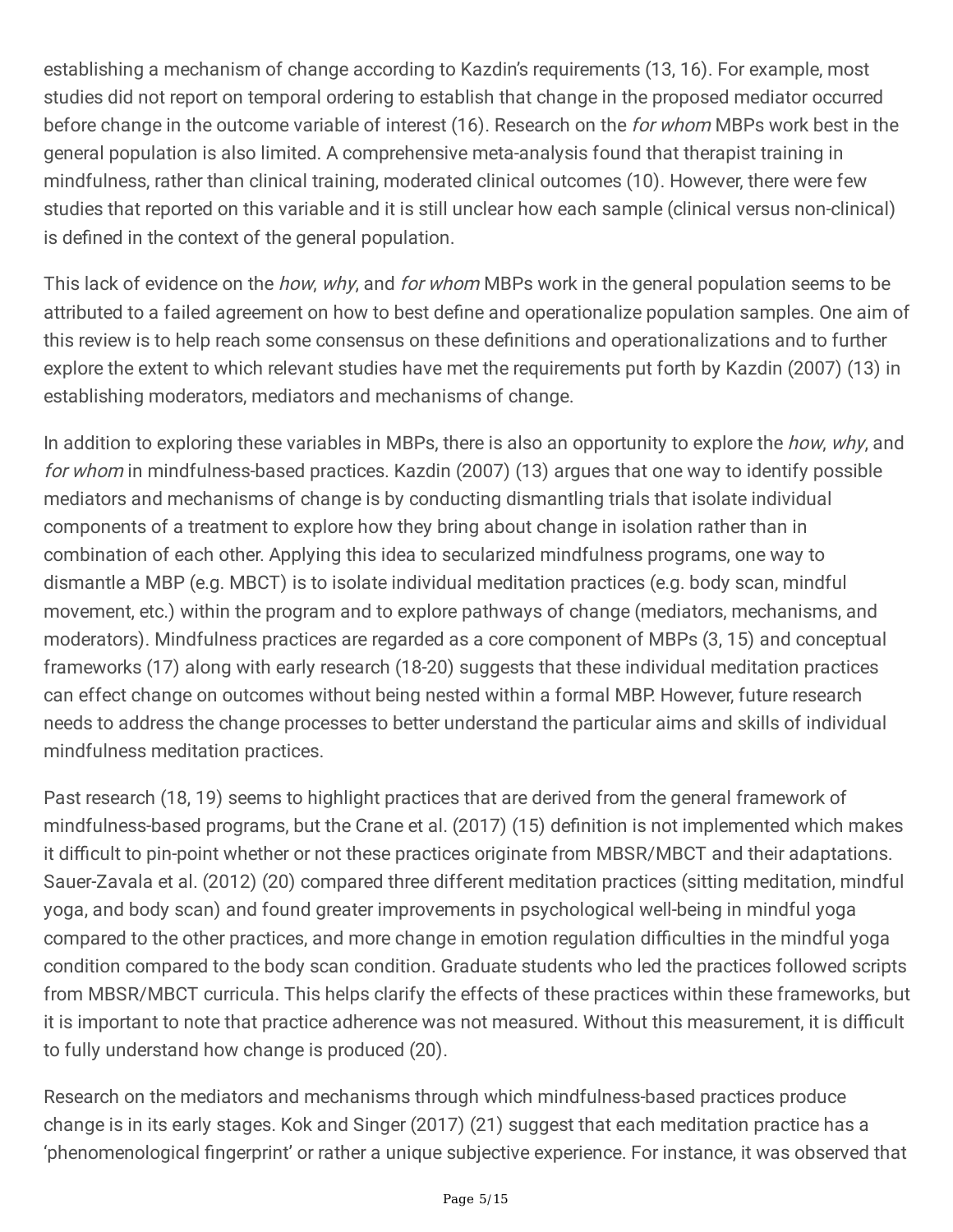the body scan meditation brought about greater changes in interoceptive awareness (the ability to use the body as a barometer for one's thoughts and emotions) compared to a breathing, loving-kindness, and observing-thought meditation. Britton and colleagues (2018) (22) tested two 'active ingredients' of MBCT by dismantling this program and creating two structurally equivalent curricula that either implemented focused attention (FA) elements or open-monitoring (OM) elements and compared these curricula to a formal MBCT intervention in individuals with mild to severe affective disturbances. One interesting result indicted that individuals that took part in the OM program demonstrated greater improvements in nonreactivity whereas participants in the FA program experienced more change in attentional control. However, given that there was no 'business as usual' control, it is difficult to understand whether changes in outcome were as a result of practice-specific effects or non-specific effects (22). Overall, future research needs to further explore potential mediators and mechanisms (e.g. interoceptive awareness, nonreactivity, and attentional control) of mindfulness-based practices within the general population.

Several moderators of brief mindfulness interventions (ranging between one single session to two week sessions) were examined by Schumer, Creswell, and Lindsay (2017) (19). Type of mindfulness training exercise (focused breathing, multiple exercises, body scan, or other) was explored as a potential moderator and the results suggest that the 'other' practice type accounted for more change in negative affectivity outcomes ( $g = .30$ ,  $p < .001$ ,  $n = 27$ ) compared to the other practice types. This implies that the characteristics of these 'other' practices may predict greater improvements in outcome. However, without a clear description of these 'other' practices, it is difficult to understand which qualities or skills of these practices may account for such change (19). Moderation analyses conducted by Blanck et al. (2018) (18), suggest that total amount of practice and delivery mode (face to face versus online) may have an effect on outcome yet the results were non-significant. Taken together, there is evidence that demonstrates positive effects of these different mindfulness practices on a range of outcomes (18-21) but the evidence-base on the *how, why,* and *for whom* these practices work best is still in its infancy and requires clear delineation of both the mindfulness practices and conceptual framework, with clear definitions of key constructs (population, moderator, mediator, mechanism, treatment, and outcome). So far, and to the knowledge of the authors, there is no review that has comprehensively examined these pathways of change in practices derived from MBSR/MBCT and their adaptations. In light of the limited evidence on the change processes of both MBPs and the practices derived from these programs across the general population, the rationale for this review is to provide a summary of the current evidence to inform future research studies and stakeholders in the field who would be interested in adapting these programs and practices in contexts for the general population.

#### **Objectives**

The primary aim of the current scoping review is to examine the *how, why* and *for whom* MBPs and practices operate in the general population. Due to the novelty and breadth of this research topic, the authors decided to follow the stages and methodology of a scoping review.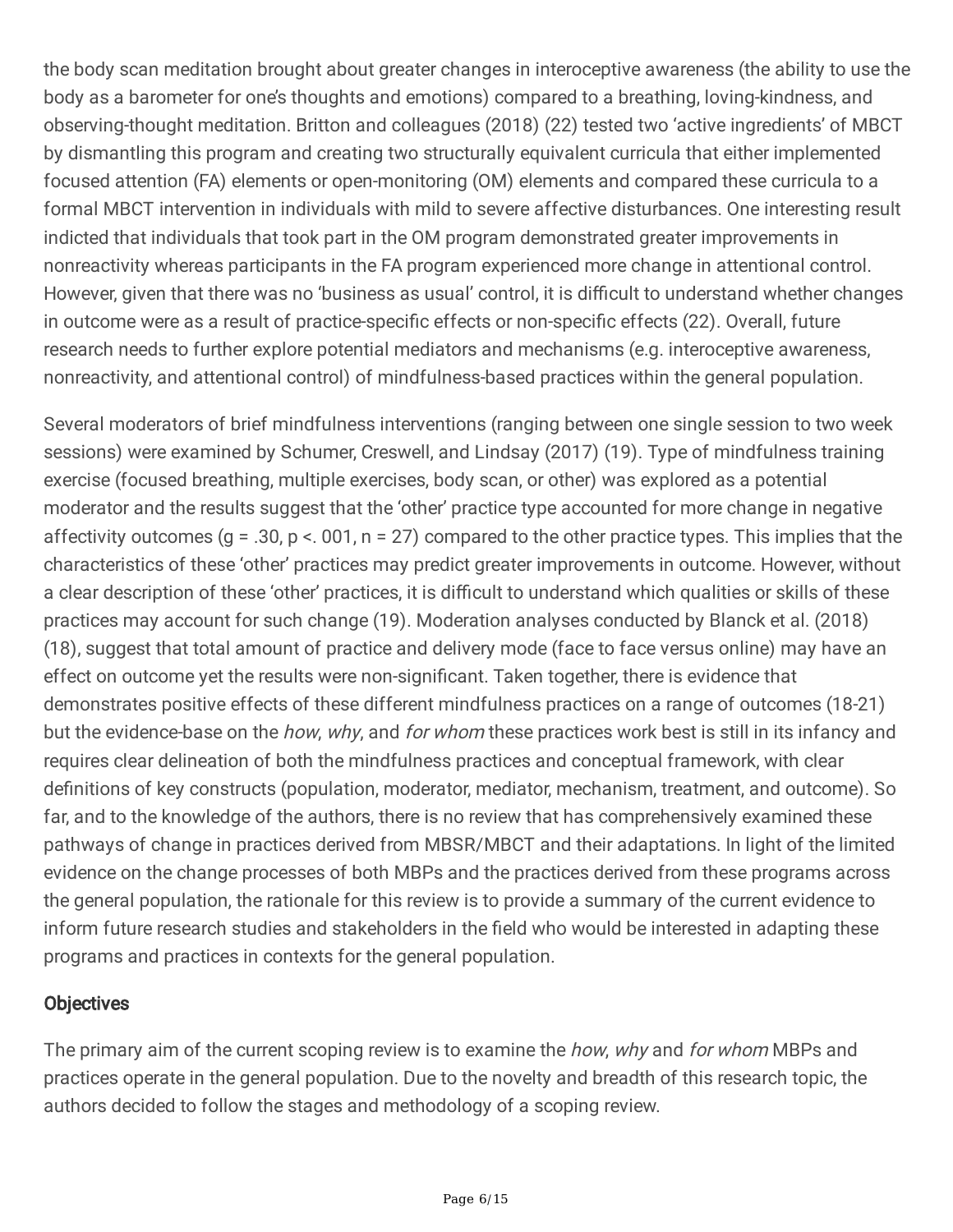The objective of this scoping review is to explore the following questions: (a) Through which mediators, mechanisms, and moderators do MBPs and practices produce change in the general population of adults? (b) Which design approaches (e.g. RCT, quasi-experimental, dismantling trials, etc.) are used to evaluate mediation, moderation, or a mechanism of change? (c) Which data analytic approaches (e.g. multiple regression, path analysis, etc.) are used to evaluate mediation, moderation, or a mechanism of change? (d) To what extent have the identified papers met the formal recommendations laid out by Kazdin (2007) (13) in establishing pathways of change? The key elements of these research questions include the general population (population), mediators, mechanisms, and moderators (concept), and MBPs and practices (context). Several established and accepted frameworks (23-25) will be used to drive the methodology and stages of the scoping review. This review protocol adheres to the PRISMA-P checklist along with the PRISMA extension for Scoping Reviews (PRISMA-ScR) checklist (26, 27). See Additional File 1 and 2 for completed check-lists.

# **Methods**

### Eligibility criteria

### **Participants**

Studies will be included if they evaluate a MBP or practice in the general population. The general population has been defined (See Figure 1) as the full population distribution, which includes the 'highs,' 'lows,' and the full range of values in between. Thus, studies will not be excluded if they include clinical samples, as this would be representative of the 'high' symptom-counts that fall on the population distribution curve. Participants must be adults (aged 18 or above).

### Context

Eligible studies must include MBPs, defined by Crane and colleagues (2017) (15) as predominately MBSR and MBCT and any adaptation of these programs, or mindfulness-based practices that derive from these programs. The rationale for focusing on these programs and practices is because this is where the evidence-base is strongest. Mindfulness-informed programs (e.g. Acceptance and Commitment Therapy, Dialectical Behavior Therapy, and Mindful Self Compassion) will be excluded because sustained mindfulness training is not a core component of these therapies and inclusion of these studies would therefore contradict our aim to identify studies that have evaluated mindfulness-based practices. Secondgeneration mindfulness programs will also be excluded because the evidence-base is still underdeveloped and the range of programs is more heterogeneous (15).

As discussed, eligible studies will include mindfulness practices derived from MBPs. Due to heterogeneity of terms used for mindfulness practices, a content analysis was conducted to determine the extent that different terms in the literature related to the same or different practices. Two reviewers developed this analysis and were in agreement. According to four key curricula for MBCT and MBSR (1, 3, 28, 29), formal practices are key ingredients of the MBP approach as they allow for deeper engagement whereas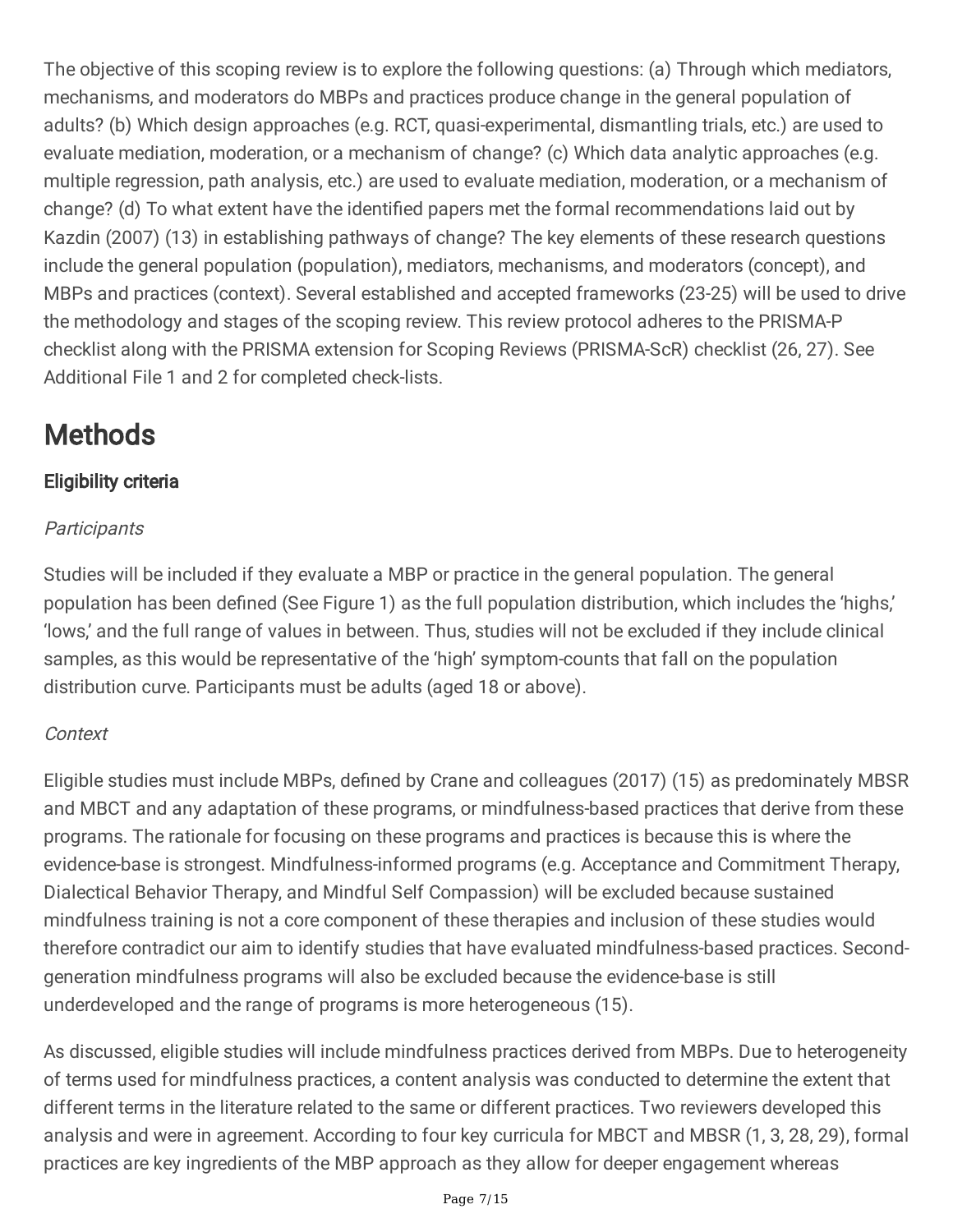informal practices are used to cultivate mindfulness specifically during daily activities. For the scope of this review, eligible studies will examine formal practices because the evidence-base is stronger and they have clearer operational definitions and parameters compared to informal practices. Future studies will need to investigate informal practices in addition to other practice-related components of MBPs (e.g. silent retreats, orientation sessions, home-based versus in-class practices).

The existing literature on a definition or set criteria for formal practices is sparse and inconclusive. Crane and colleagues (2014) (30) operationalize formal practices as approximately 40 minutes in duration and as a practice that is engaged with at least three times each week on average (which was also used by Perich et al. 2013 (31)). Moreover, Hawley et al. (2013) (32) argue that guidance is provided for formal practices and that these practices are engaged with for a specific amount of time whereas there is less structure and no required length or time for informal practices. One thing to keep in mind is that these studies formulated these operational definitions in the context of recurrent depression. Therefore, there might be scope for a more flexible operational definition.

The content analysis adopted to clarify the eligibility criteria for formal practices rests on the assumption that practices used across all four key MBP curricula (1, 3, 28, 29) are core to the MBP approach and regarded as formal meditation practices. This process began by hand-searching these texts to compile a list of all the practices implemented across these MBCT and MBSR curricula. In addition to having two reviewers, experienced mindfulness instructors were also consulted to help match these practices across each curriculum based on the intentionality or theme behind the practice. From there, a list of key characteristics, shared between all these practices, was gathered. The determined key elements (listed below) were then used to clarify the eligibility criteria for studies that evaluate mindfulness practices. It is important to note that this content analysis was used to specify eligibility criteria for formal mindfulnessbased practices and should be replicated in future studies to validate its usage.

In summary, a formal mindfulness-based practice must be:

- Home-based, in that the practice is predominately engaged with at home in the context of the original MBP
- Scheduled with CD or audio guidance in the context of the original MBP (supported by Hawley et al., 2013 (32))
- Practiced at least three times per week, during the appropriate weekly session, in the context of the original MBP (supported by Crane et al., 2014 and Perich et al., 2013 (30, 31) )

### Concept

Studies will be included if they evaluate mediators, mechanisms, or moderators of a MBP or practice. The extent to which these eligible studies adhere to the requirements laid out by Kazdin (2007) (13) in establishing pathways of change will be reported.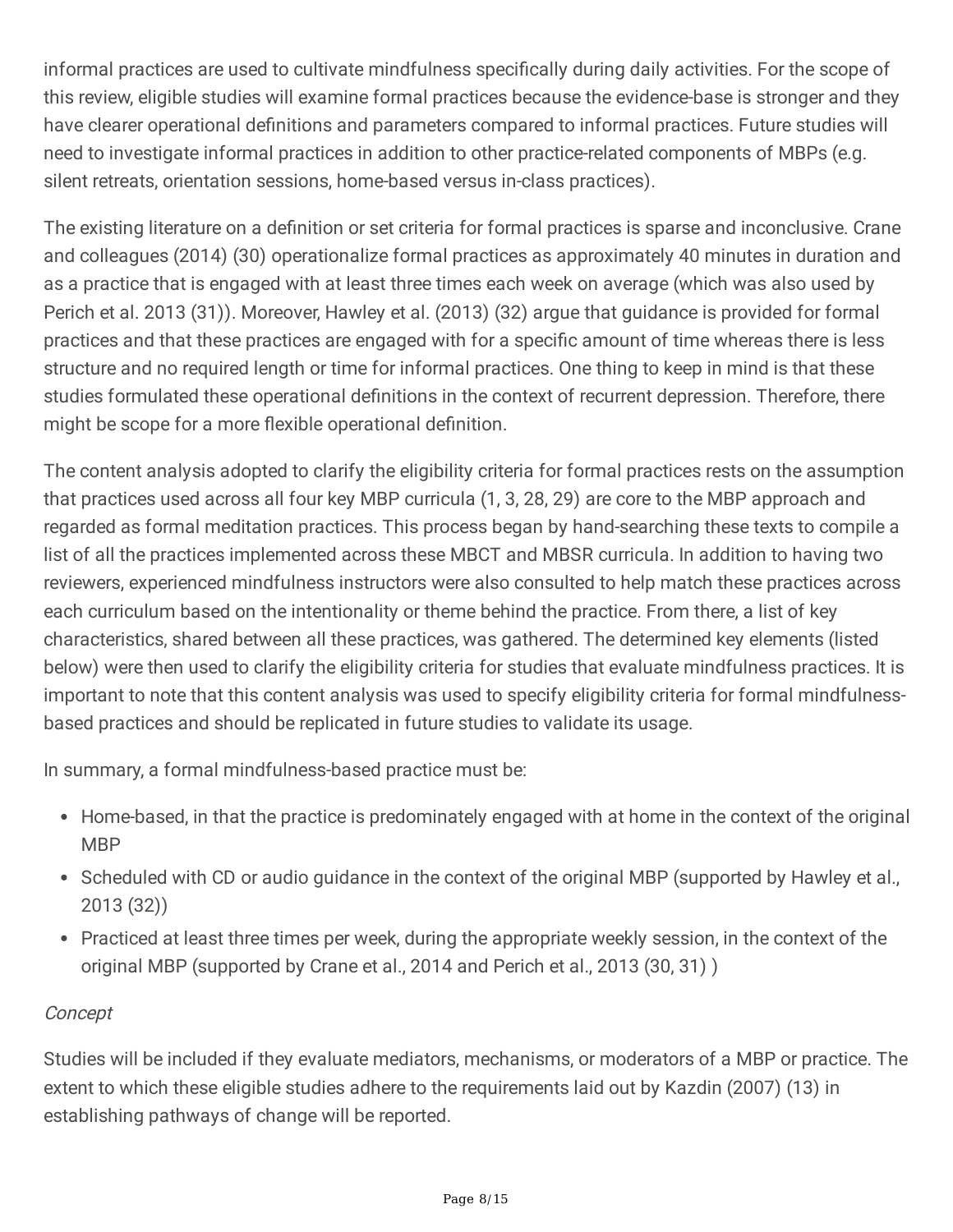In an effort to fully understand the extent, range, and nature of this research activity, all studies that have evaluated a MBP or practice will be included in the review regardless of design or analytic approach, treatment dosage, delivery mode, or reported outcomes. English and Spanish publications will be included and a specific year range (1979 and onwards) will be considered. The rationale for starting with the publication year of 1979 is because this year coincides with the introduction of mindfulness into mainstream settings when MBSR was developed.

#### Search strategy

Five electronic databases (PubMed, PsycINFO, Embase, Scopus, and Cochrane Central) will be systematically searched for eligible studies. These databases were chosen based on their relevance to the social and medical sciences. Other sources (e.g. Web of Science conference proceedings, PsycEXTRA, or connectedpapers.com) will also be systematically searched to identify grey literature.

The primary research question ('Through which mediators, mechanisms, and moderators do MBPs and practices produce change in the general population of adults?') was broken down by population, context, and concept terms and then a list of synonyms and related terms were developed. For the search, the population terms were left open to ensure that more specific samples within the general population (e.g. nonclinical and clinical) were not excluded. Key search terms from the primary research question include: 'mediators,' 'mechanisms,' 'moderators,' and 'mindfulness.' A list of synonyms and related terms were developed by first running mock search in one electronic database (PubMed) and searching keywords in relevant papers. Experts in the field, including a research librarian, were also consulted to help refine the search terms. Moreover, the content analysis used to clarify the criteria for mindfulness-based practices (see above) was also used to specify the search terms. Specific practice terms were included as direct phrases to reduce noise and to narrow focus on practice terms specifically used in the four key MBP curricula used for guidance. Please see additional file to review an example search using PubMed (Additional File 3).

The snowballing method and PEARL citation method will be used for eligible studies to help identify other included studies. Reference lists of relevant systematic reviews and meta-analyses will also be searched by hand to locate other possible eligible studies. Corresponding authors of eligible studies will be contacted to retrieve further information, if needed. A PRISMA flow diagram (33) will be used to track sources identified through databases and other sources, number of duplicates removed, number of papers screened for eligibility, and ultimately the number of papers included for narrative synthesis. Any amendments made will be documented and provided with a rationale within the final publication. The aim is to run the search strategy in all included databases and begin screening by September 2020. The anticipated end date is October 2020.

#### Data extraction

EndNote software will be used to manage studies throughout the review process. Two reviewers will be responsible for screening titles and abstracts for eligibility. Any uncertainties will be discussed with a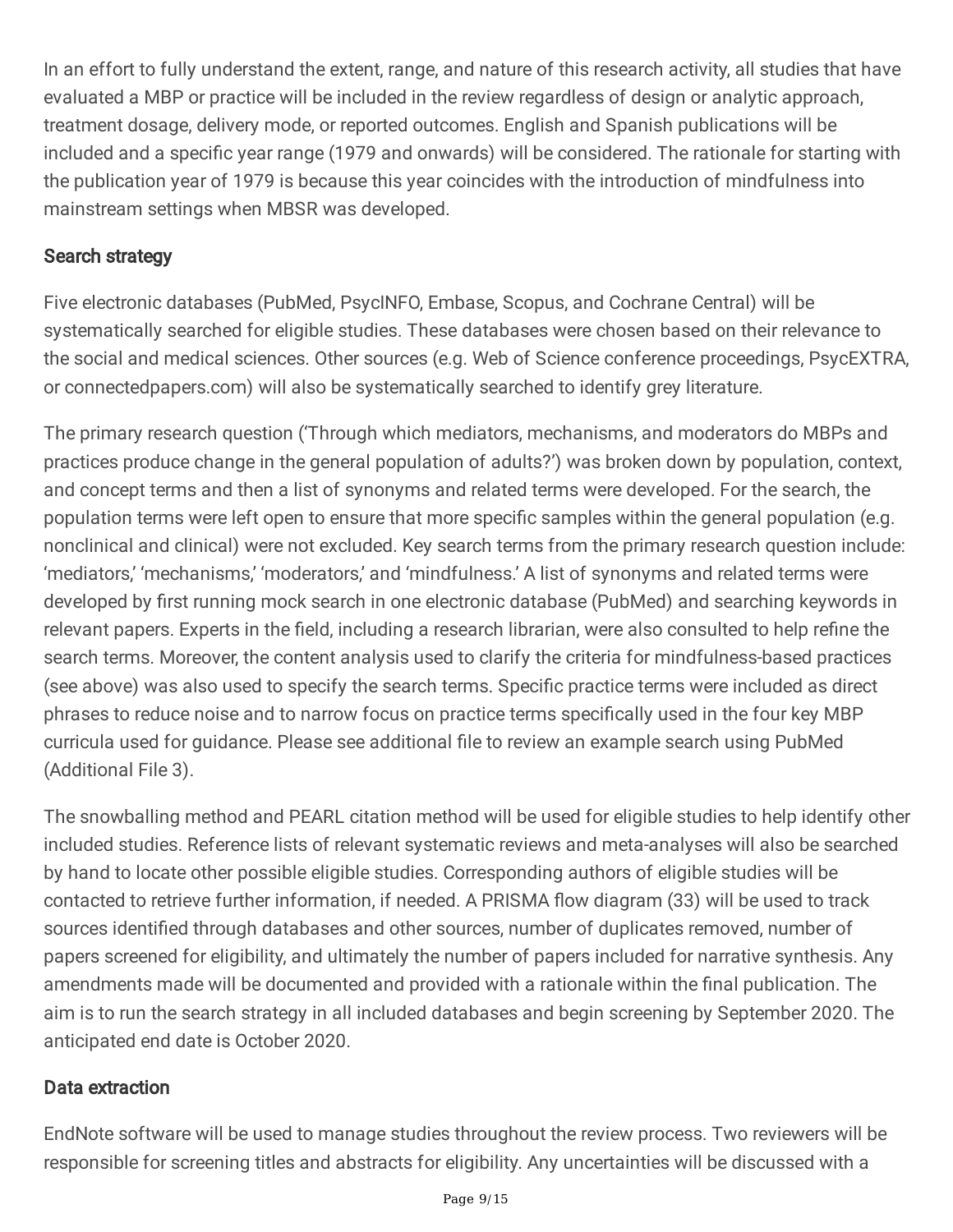third reviewer. Two reviewers will also read the full-texts independently to determine final inclusion. In regards to data charting, the aim is to extract the following information from each included study: (a) Name of author(s), (b) year of publication, (c) sample characteristics, (d) sampling method, (e) reported mediators, mechanisms, and moderators, (f) design approach, (g) data-analytic approach, (h) adherence to Kazdin (2007) (13) requirements, (i) description of MBP or practice, (j) treatment dosage, (k) delivery mode, (l) effect sizes and outcomes. This process will be piloted using a mock data extraction form (Additional File 4). One reviewer will be in charge of charting the data from the included sources. A second reviewer will confirm the data collected from these sources and where there is any dispute a third reviewer will help make the final decision.

### Strategy for data synthesis

A qualitative narrative summary of the results will be described according to the information extracted for charting. Depending on the amount of data, the idea is to develop a conceptual framework on the *how*, why, and for whom MBPs and practices produce change in the general population. If appropriate, a schematic diagram or visual depiction will be provided to summarize the findings of the review. No specific outcomes will be prioritized.

#### **Dissemination**

The results of this scoping review will be submitted for publication in a peer-reviewed journal.

### **Discussion**

The overarching aim of this scoping review is to examine the *how, why* (mediators and mechanisms) and for whom (moderators) MBPs and mindfulness-based practices work in the general population. To the knowledge of the authors, this scoping review will be the first to extensively examine the change processes and effects of MBPs and practices across the entire general population distribution. The hope is that the results from this review will help inform mindfulness instructors, researchers, and health-care professionals who intend to adapt MBPs or practices in a unique setting or sample within the general population.

### Abbreviations

MBSR: Mindfulness-based stress reduction

MBCT: Mindfulness-based cognitive therapy

MBP(s): Mindfulness-based program(s)

RCT: Randomized-controlled trial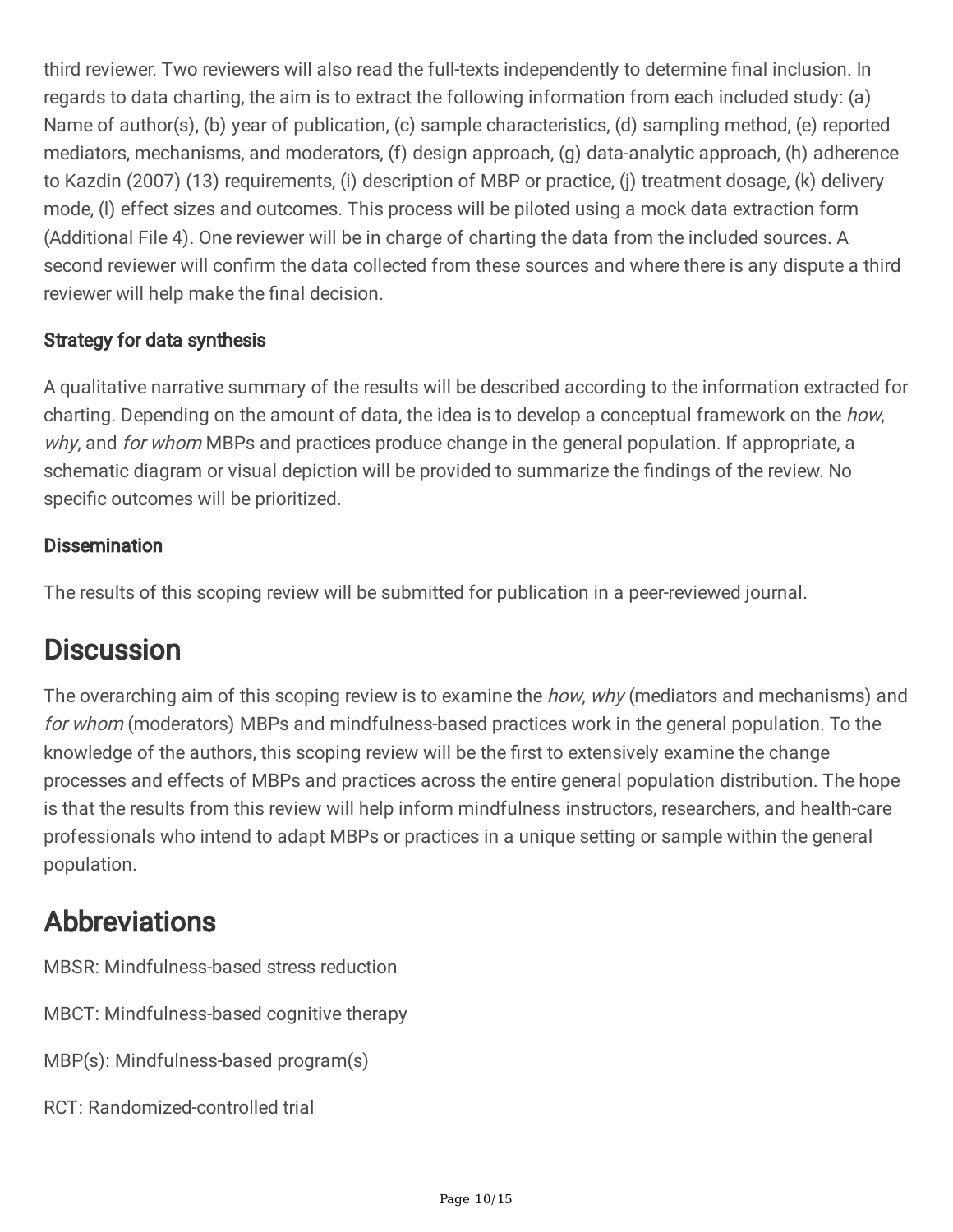PRISMA-P: Preferred Reporting Items for Systematic Reviews and Meta-analysis Protocols PRISMA-ScR: Preferred Reporting Items for Systematic Reviews and Meta-analysis extension for Scoping Reviews

PRISMA: Preferred Reporting Items for Systematic Reviews and Meta-analysis

### **Declarations**

### Ethics approval and consent to participate

Not applicable.

### Consent for publication

Not applicable.

### Availability of data and materials

All data generated or analysed during this study [along with additional files] will be included in the published article.

### Competing interests

The authors declare that they have no competing interests.

### Funding

Not applicable.

#### Author's contributions

SM, JMM, and WK have each made substantial contributions to the conception and design of this work. SM wrote the first draft and JMM and WK contributed to the subsequent revisions. All authors read and approved the manuscript.

#### Acknowledgements

The authors greatly appreciate all the time and effort Mrs Karine Barker (KB) took to help test the sensitivity and feasibility of the search strategy. KB is a research librarian at the Radcliffe Science Library, Bodleian Libraries, Oxford, OX1 3QP, UK.

### Author's information

SM is conducting research at the Department of Psychiatry, University of Oxford, Oxford, UK, for her PhD studies. JMM is a post-doctoral fellow at the Department of Psychiatry, University of Oxford, Oxford, UK. WK is a professor of mindfulness and psychological science at the Department of Psychiatry, University of Oxford, Oxford, UK.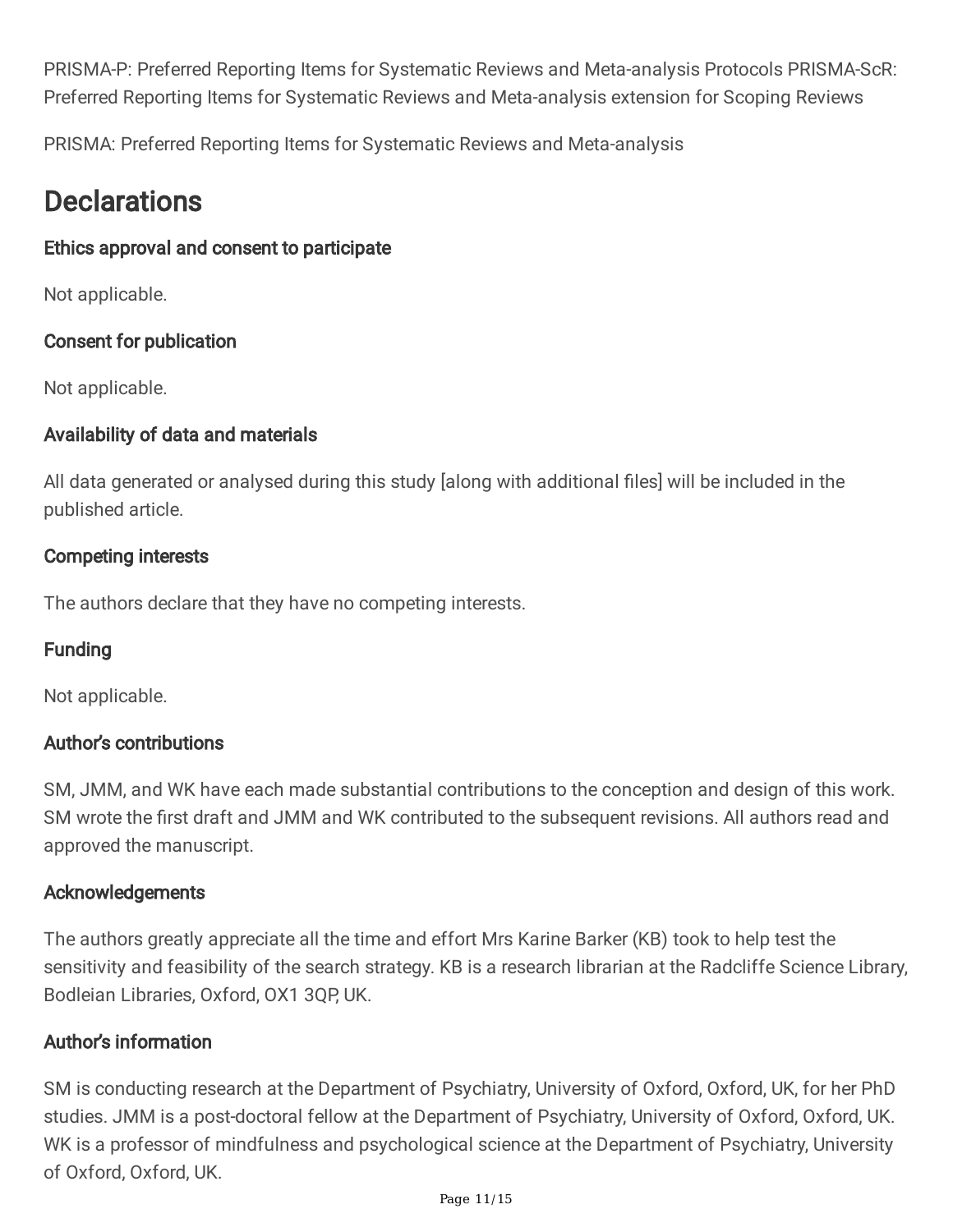### References

- 1. Kabat-Zinn J. Full catastrophe living: How to cope with stress, pain and illness using mindfulness meditation. Second ed. US: Bantam Books; 2013.
- 2. Williams JMG, Kabat-Zinn J. Introduction. Mindfulness: Diverse perspectives on its meaning, origins, and multiple applications at the intersection of science and dharma. Contemporary Buddhism. 2011;12(1):1-18.
- 3. Segal Z, Williams M, Teasdale J. Mindfulness-based cognitive therapy for depression Second ed. New York, NY: The Guilford Press; 2013.
- 4. Gu J, Strauss C, Bond R, Cavanagh K. How do mindfulness-based cognitive therapy and mindfulness-based stress reduction improve mental health and wellbeing? A systematic review and meta-analysis of mediation studies. Clinical Psychology Review. 2015;37:1-12.
- 5. Hofmann SG, Sawyer AT, Witt AA, Oh D. The effect of mindfulness-based therapy on anxiety and depression: A meta-analytic review. J Consult Clin Psychol. 2010;78(2):169-83.
- 6. Grossman P, Niemann L, Schmidt S, Walach H. Mindfulness-based stress reduction and health benefits. A meta-analysis. J Psychosom Res. 2004;57(1):35-43.
- 7. Rose G. Rose's strategy of preventive medicine. New York: Oxford University Press; 2008.
- 8. Melzer D, Tom BDM, Brugha TS, Fryers T, Meltzer H. Common mental disorder symptom counts in populations: Are there distinct case groups above epidemiological cut-offs? Psychological medicine. 2002;32:1195-201.
- 9. Khoury B, Sharma M, Rush SE, Fournier C. Mindfulness-based stress reduction for healthy individuals: A meta-analysis. J Psychosom Res. 2015;78(6):519-28.
- 10. Khoury B, Lecomte T, Fortin G, Masse M, Therien P, Bouchard V, et al. Mindfulness-based therapy: A comprehensive meta-analysis. Clin Psychol Rev. 2013;33(6):763-71.
- 11. Eberth J, Sedlmeier P. The effects of mindfulness meditation: A meta-analysis. Mindfulness. 2012;3(3):174-89.
- 12. Fjorback LO, Arendt M, Ornbol E, Fink P, Walach H. Mindfulness-based stress reduction and mindfulness-based cognitive therapy: A systematic review of randomized controlled trials. Acta Psychiatr Scand. 2011;124(2):102-19.
- 13. Kazdin AE. Mediators and mechanisms of change in psychotherapy research. Annu Rev Clin Psychol. 2007;3:1-27.
- 14. Creswell JD. Mindfulness interventions. Annu Rev Psychol. 2017;68:491-516.
- 15. Crane RS, Brewer J, Feldman C, Kabat-Zinn J, Santorelli S, Williams JM, et al. What defines mindfulness-based programs? The warp and the weft. Psychol Med. 2017;47(6):990-9.
- 16. Gu J, Strauss C, Bond R, Cavanagh K. How do mindfulness-based cognitive therapy and mindfulness-based stress reduction improve mental health and wellbeing? A systematic review and meta-analysis of mediation studies. Clin Psychol Rev. 2015;37:1-12.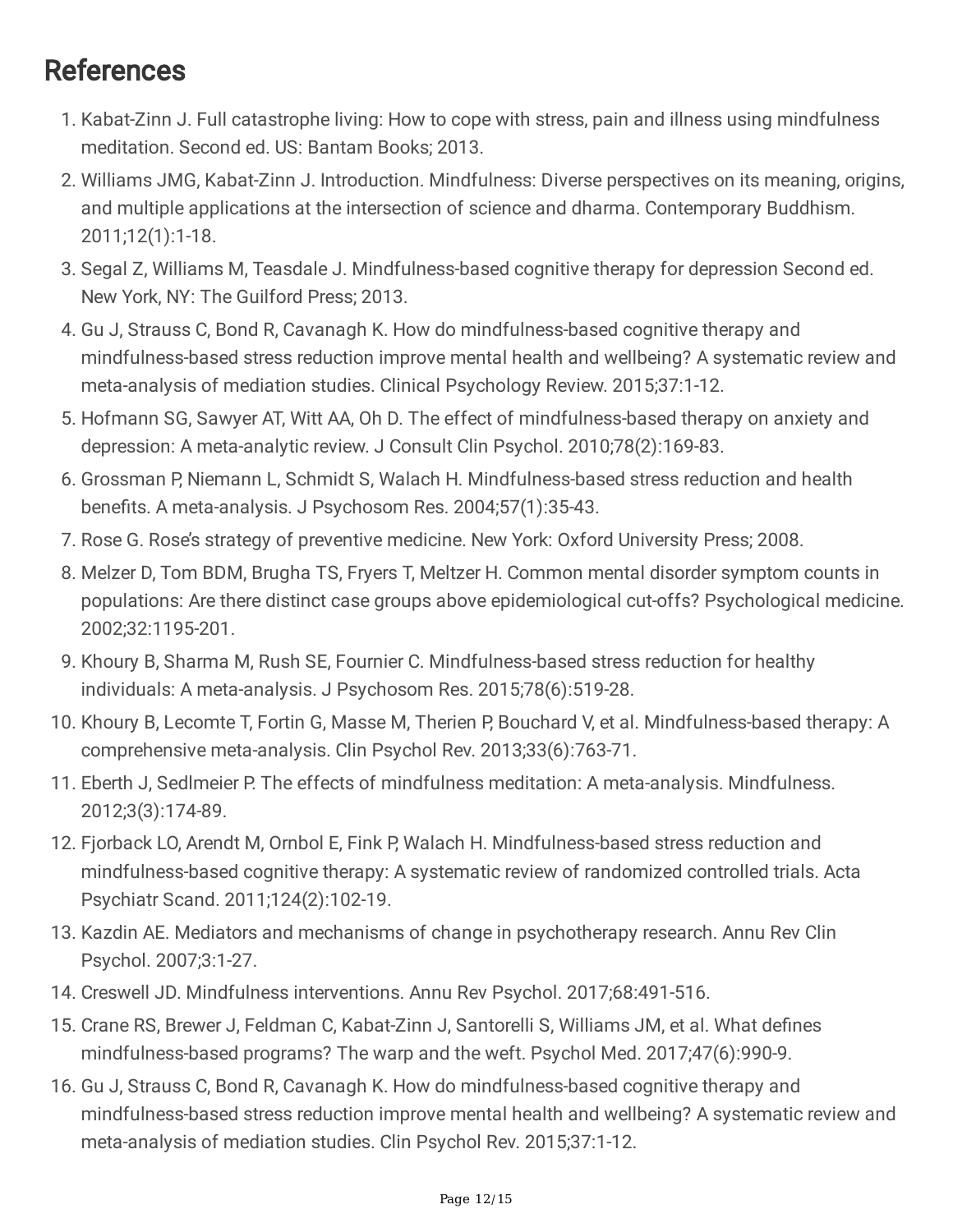- 17. Woods SL, Rockman P, Collins E. Mindfulness-based cognitive therapy: Embodied presence and inquiry in practice. CA: New Harbinger Publications, Inc.; 2019.
- 18. Blanck P, Perleth S, Heidenreich T, Kroger P, Ditzen B, Bents H, et al. Effects of mindfulness exercises as stand-alone intervention on symptoms of anxiety and depression: Systematic review and metaanalysis. Behav Res Ther. 2018;102:25-35.
- 19. Schumer MC, Lindsay EK, Creswell JD. Brief mindfulness training for negative affectivity: A systematic review and meta-analysis. J Consult Clin Psychol. 2018;86(7):569-83.
- 20. Sauer-Zavala SE, Walsh EC, Eisenlohr-Moul TA, Lykins ELB. Comparing mindfulness-based intervention strategies: Differential effects of sitting meditation, body scan, and mindful yoga. Mindfulness. 2012;4(4):383-8.
- 21. Kok BE, Singer T. Phenomenological fingerprints of four meditations: Differential state changes in affect, mind-wandering, meta-cognition, and interoception before and after daily practice across 9 months of training. Mindfulness. 2017;8(1):218-31.
- 22. Britton WB, Davis JH, Loucks EB, Peterson B, Cullen BH, Reuter L, et al. Dismantling mindfulnessbased cognitive therapy: Creation and validation of 8-week focused attention and open monitoring interventions within a 3-armed randomized controlled trial. Behav Res Ther. 2018;101:92-107.
- 23. Peters MD, Godfrey CM, Khalil H, McInerney P, Parker D, Soares CB. Guidance for conducting systematic scoping reviews. Int J Evid Based Healthc. 2015;13(3):141-6.
- 24. The Joanna Briggs Institute. Joanna Briggs Institute Reviewers' Manual: 2015 edition / Supplement. South Australia; 2015.
- 25. Arksey H, O'Malley L. Scoping studies: Towards a methodological framework. International Journal of Social Research Methodology. 2005;8(1):19-32.
- 26. Tricco AC, Lillie E, Zarin W, O'Brien KK, Colquhoun H, Levac D, et al. PRISMA extension for scoping reviews (PRISMA-ScR): Checklist and explanation. Ann Intern Med. 2018;169(7):467-73.
- 27. Shamseer L, Moher D, Clarke M, Ghersi D, Liberatti A, Petticrew M, et al. Preferred reporting items for systematic reviews and meta-analysis protocols (PRISMA-P) 2015: Elaboration and explanation. BMJ. 2015;349.
- 28. Santorelli SF, Meleo-Meyer F, Koerbel L, Kabat-Zinn J. Mindfulness-based stress reduction (MBSR) authorized curriculum guide. 2017.
- 29. Williams M, Penman D. Mindfulness: A practical guide to finding peace in a frantic world Great Britain: Piatkus; 2011.
- 30. Crane C, Crane RS, Eames C, Fennell MJ, Silverton S, Williams JM, et al. The effects of amount of home meditation practice in mindfulness based cognitive therapy on hazard of relapse to depression in the staying well after depression trial. Behav Res Ther. 2014;63:17-24.
- 31. Perich T, Manicavasagar V, Mitchell PB, Ball JR. The association between meditation practice and treatment outcome in mindfulness-based cognitive therapy for bipolar disorder. Behaviour Research and Therapy. 2013;51(7):338-43.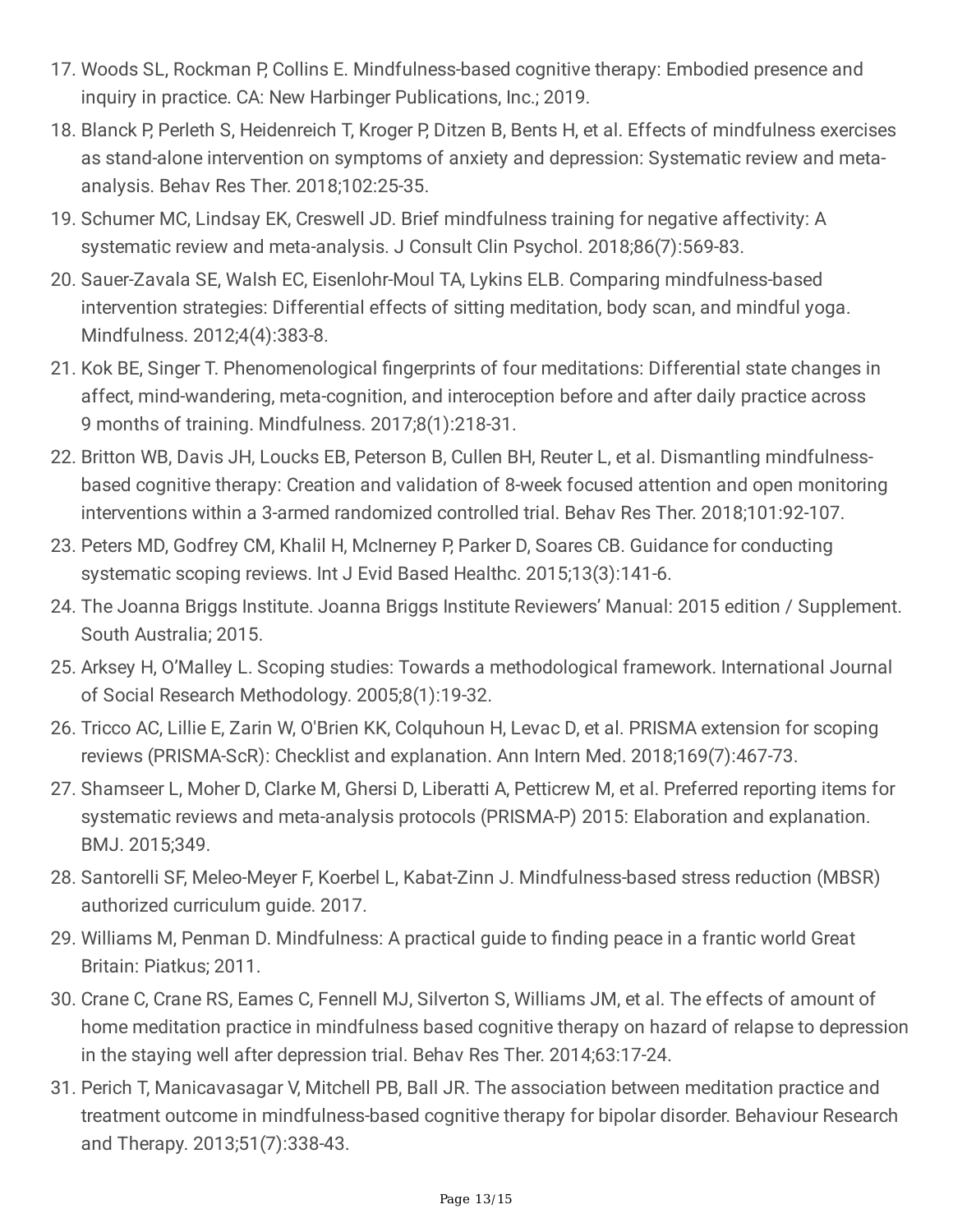- 32. Hawley LL, Schwartz D, Bieling PJ, Irving J, Corcoran K, Farb NAS, et al. Mindfulness practice, rumination and clinical outcome in mindfulness-based treatment. Cognitive Therapy and Research. 2013;38(1):1-9.
- 33. Moher D, Liberati A, Tetzlaff J, Altman DG, PRISMA group. Preferred reporting items for systematic reviews and meta-analyses: The PRISMA statement. Annals of Internal Medicine. 2009;151(4).

### **Figures**



### Figure 1

Population distribution of mental well-being pre-post a MBP



#### Figure 2

Conceptual models of mediation and moderation

## Supplementary Files

This is a list of supplementary files associated with this preprint. Click to download.